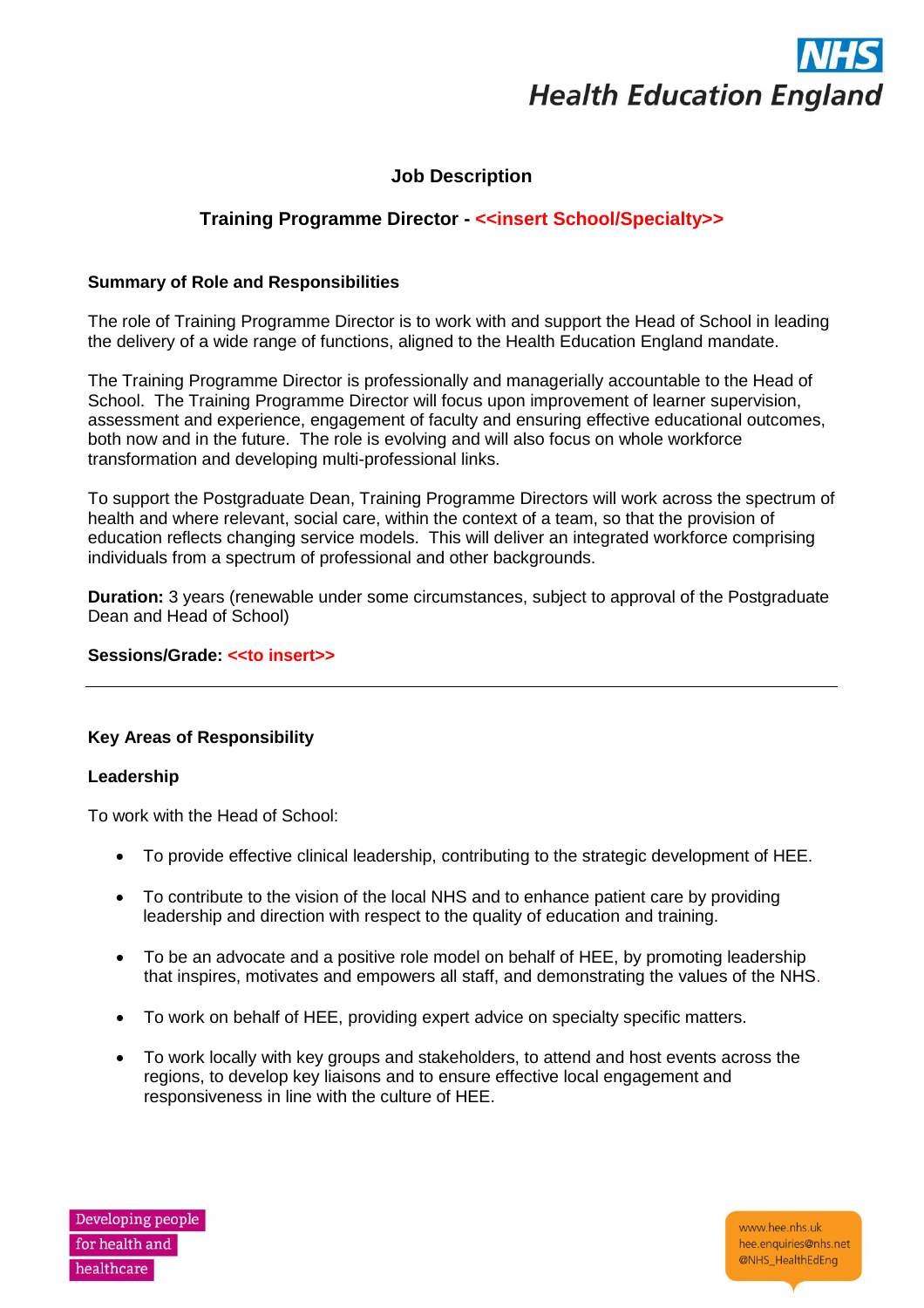

- To review how multi-professional healthcare teams interact and identify opportunities for different healthcare professions to work more effectively together through education and training.
- To work with providers and others to support and capture innovation locally and ensure national and local conversations develop 'best practice'.

## Corporate Leadership

• To support delivery of the specialty specific aspects of the HEE mandate through local initiatives and programmes.

Involvement in Programmes and Projects

• To support work programmes on behalf of HEE that support local and national developments and initiatives.

## **Quality and Safety**

To work closely with the Head of School to support implementation of the HEE Quality Framework and:

Education and Training Quality Improvement and Performance

• To emphasise the importance and promote the development of a quality learning environment for all learners.

Patient Safety and Healthcare Quality Improvement

- To support the development of quality processes which are complementary across the healthcare workforce.
- To support the use of clinical skills training and simulation (where appropriate/applicable), stressing the importance of teamwork and human factors.

#### **School Programme Management**

To oversee School programme management and advise the Head of School on the following matters:

- Specialty specific matters and trainee/trainer concerns.
- Recruitment to training posts and programmes.
- To use HEE educational resources to support learners within programmes to fulfil their full potential.

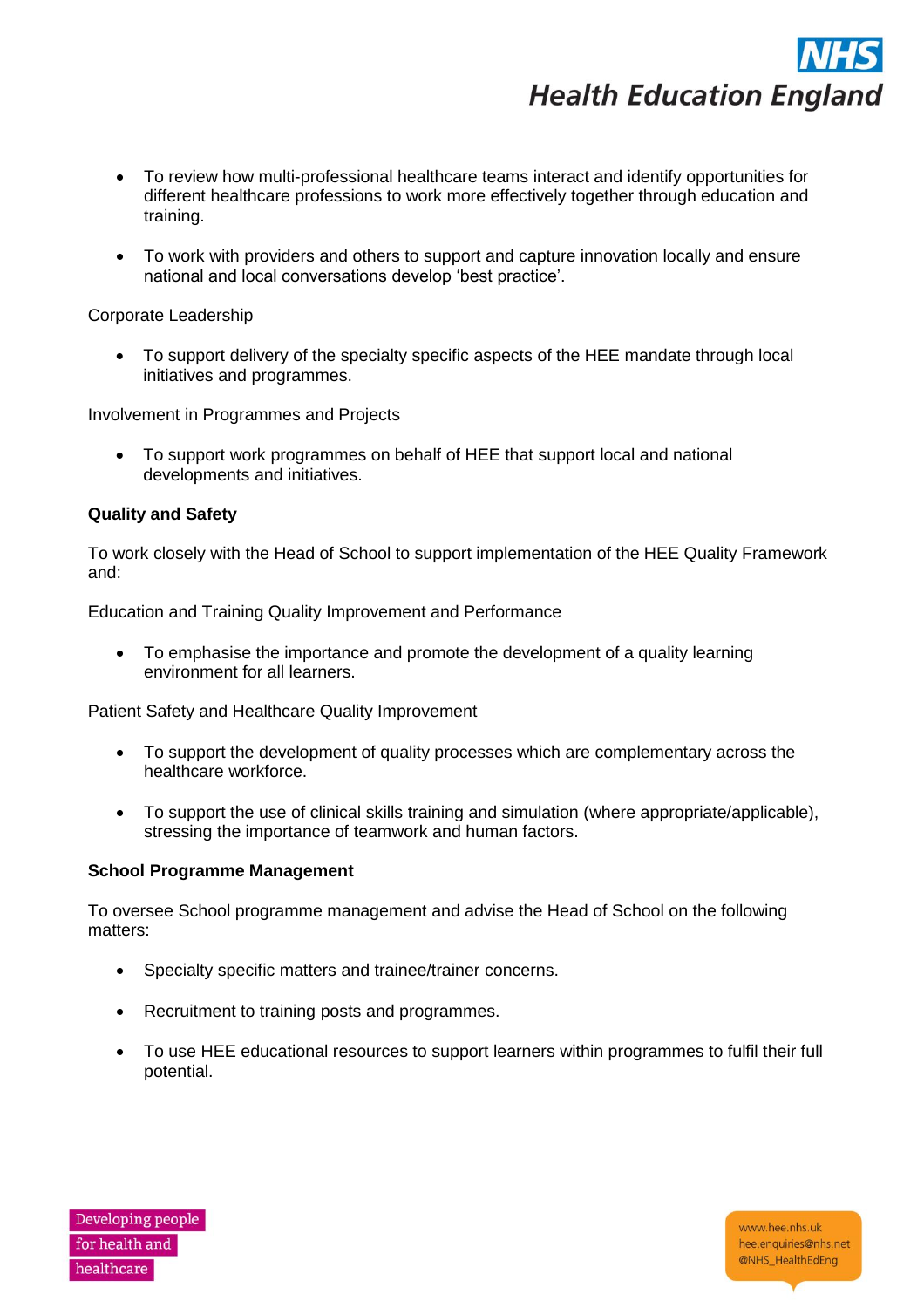

• Postgraduate programme management, including assessments, progression, rotations, support and remediation, OOP management, trainee management, careers support, less than full time training, inter deanery transfer, academic training and other related work streams.

To fulfil the following responsibilities:

- To attend School meetings within the structure and other relevant meetings.
- To meet Code of Practice requirements, ensuring that rotational information is available to local teams to meet the 12 week deadline, and to support information sharing to track exceptions, noting the contribution to HEE metrics.
- To undertake professional development identified for the role (attendance at required training days, online eLearning packages etc.).
- To assist the Head of School and Postgraduate Dean in the early identification of trainees requiring additional support through local monitoring, escalation as required and referral to appropriate services.
- To facilitate career management or be able to provide access to career management skills or provision.

#### **Educational and Workforce Development**

To advise and support the Head of School in educational and workforce development elements, including:

Professional Development of the Educational Faculty

- To support compliance with requirements particularly with regard to the supervision and support for trainees and learners.
- To identify learning needs and support provision of educational appraisal, educator development and resource for faculty, trainees and learners.
- To create and promote shared learning opportunities to increase effective inter-professional working across the School.

Intelligence Support/Provision

- To ensure local intelligence processes inform quality management processes.
- To engage with information systems (trainee database, post establishments).

Strategic Workforce Development and Commissioning

• To develop educational programmes, where needed, to support achievement of curriculum competencies, engaging with commissioning processes as required.